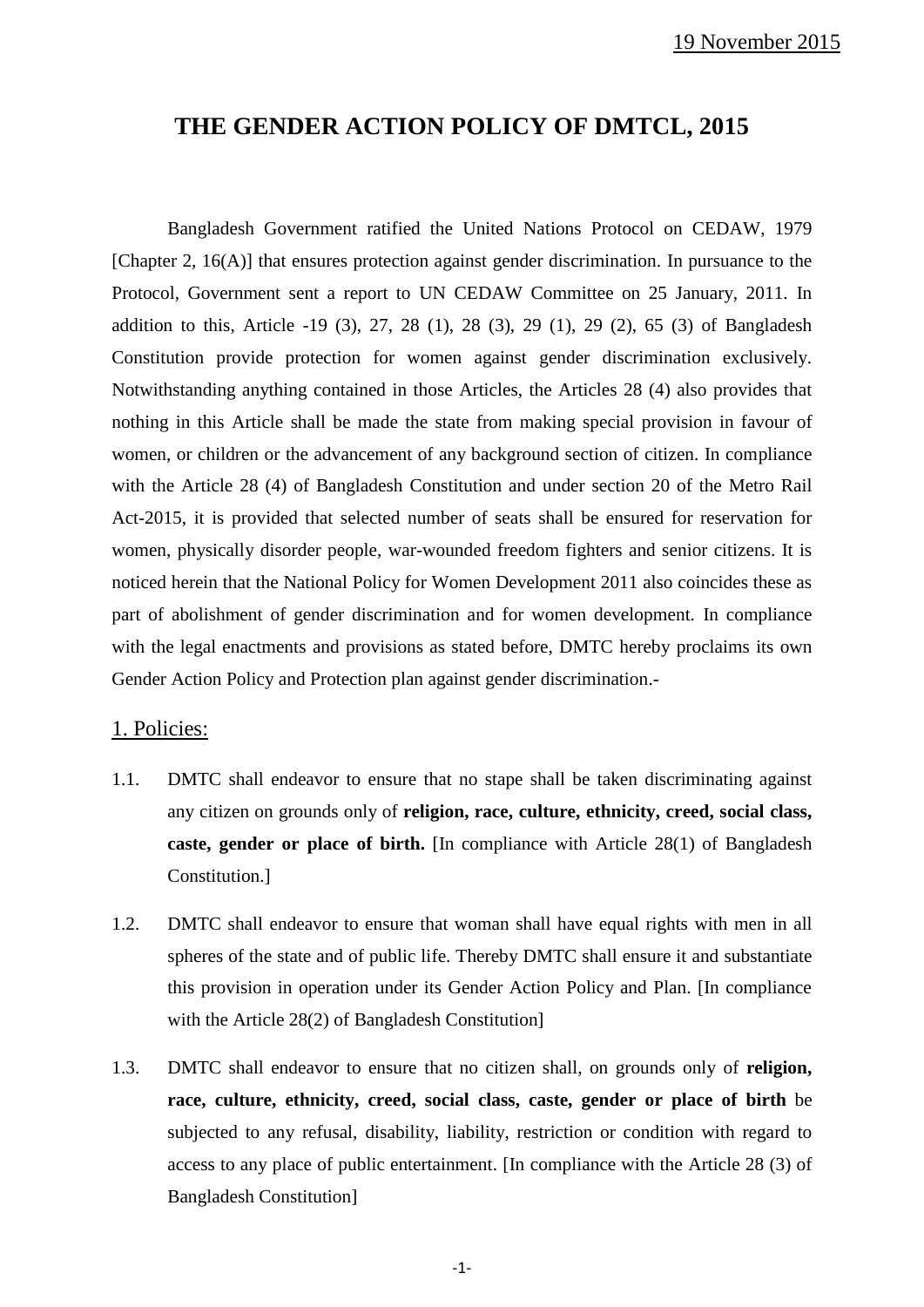- 1.4. Subject to any reasonable restrictions imposed by Law, nothing shall prevent DMTC from making special provision in favour of woman or girl children or for the advancement of backward section of citizen. [In compliance with the Article 28 (4) of Bangladesh Constitution]
- 1.5. DMTC shall ensure equality of opportunity for all citizens in respect of employment and no citizen shall only on grounds of **gender** be ineligible for any opportunities towards its customers/passengers. [In compliance with the Article 28 (1) and 24 (2) of Bangladesh Constitution]
- 1.6. DMTC shall take initiative to consider reserving for woman and woman responsible with her children any class of employment or office on the ground that it is considered by its nature to be unsuited to woman and woman responsible with his children. [In compliance with the Article 29 (c) of Bangladesh Constitution]
- 1.7. DMTC shall endeavor to ensure equality of opportunity and participation of woman in all spheres of national life. [In compliance with the Article 19 (3) of Bangladesh Constitution]
- 1.8. DMTC shall endeavor to dissolve all kinds of discrimination considering that women are equal to man from the purview of human rights and basic freedom for human beings. [In compliance with the Principle-17.1 of the National Development Policy for Women, 2011]
- 1.9. DMTC shall take initiatives to make people conscious and consensus in accordance with the UN Optional Protocol on CEDAW, 1979 and to give Safe-guard for woman against any custom as formulated through wrongful explanation. [In compliance with the Principle 17.5 & 17.6 of the National Development Policy for Woman, 2011]
- 1.10. DMTC shall endeavor to ensure social security, wellbeing fare security regarding health and nursing regarding health for women at station and in train. [In compliance with the Principle 17.7 of the National Development Policy for Woman, 2011]
- 1.11. DMTC shall consider initiatives to give identity of a person working in its organization or travelling during the operation of train (if applicable) without discriminating on grounds of gender. Children shall be given identity with his father as well as his mother by eliminating discrimination. [In compliance with the Principle 17.7 of the Bangladesh National Policy for Woman, 2011]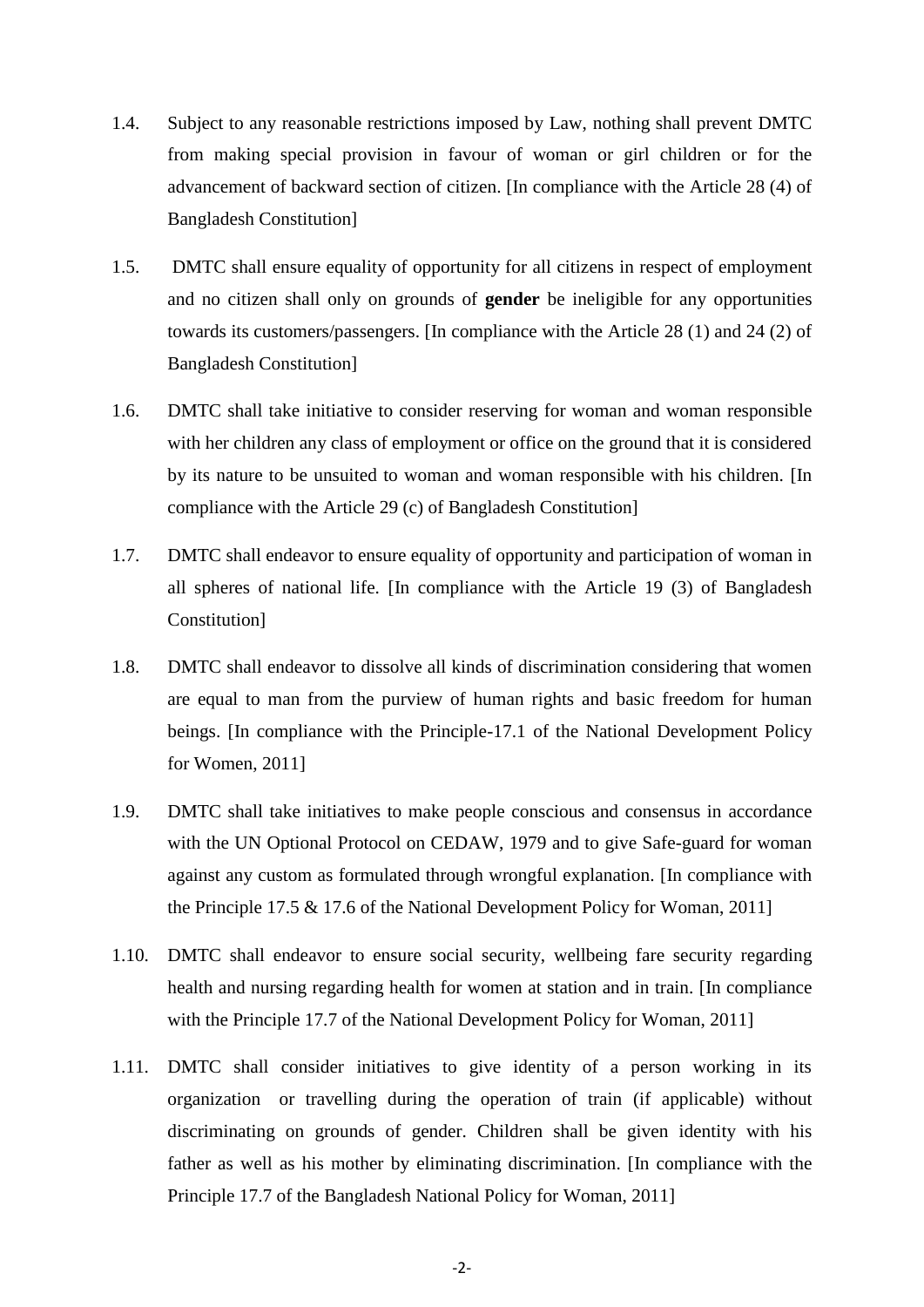- 1.12. DMTC shall ensure Security for women in all spheres of staffing under employment and of travelling as passengers and of social life and of public life. [In compliance with the Principle 16.2 & 16.3 of the National Policy of Women Development, 2011]
- 1.113. DMTC shall endeavor to establish human rights of women and recognize the complete and equal participation of women as a part of mainstreaming in all spheres of economical and social life. [In compliance with the principle 16.4 - 16.9 of the National Policy of Women Development, 2011]

# **2. PLAN:**

In order to make the policy organizationally shaped, the Gander Action Plan is hereby prepared and DMTC, subject to the restriction as imposed by law, shall adopt effective measures as stated below or any other steps for further action.

#### **2.1. During the stages of finalizing of Detail Design -**

DMTC for all gender related issues including the question of equity, equality, rights, privileges, reservation, preference, priority, etc are to be rationally considered and be included such as:

- 2.1.1. DMTC shall appoint an official in DMTC responsible for supervision and reporting against the GAP throughout the project period:
	- a) To ensure due consideration of gender issues and analysis in programme planning, design and implementation procedures;
	- b) To ensure that gender aspects are integrated into Metro infrastructure, design and construction to maximize women's equal access;
	- c) To mitigate potential negative impacts from new Metro construction;
	- d) To promote women's role in transports sector operations and service delivery;
	- e) To ensure that E&M (electrical/mechanical) systems and rolling stock equipment are designed to ensure women's equal access to the Metro service;
	- f) To promote the role of women in DMTC including its transport sector and ensure the perception of female HRB including transport sector staff in capacity development;
	- g) To report periodically on progress with GAP implementation and assess number of women's grope and representatives consulted during preparatory surveys, studies, assessments and other consultative mechanisms.
- 2.1.2. DMTC shall provide separate washrooms for male and female at station level.
- 2.1.3. DMTC shall, in order to endeavor to ensure special provision of security for woman, provide adequate lighting facilities at stations and in train compartment.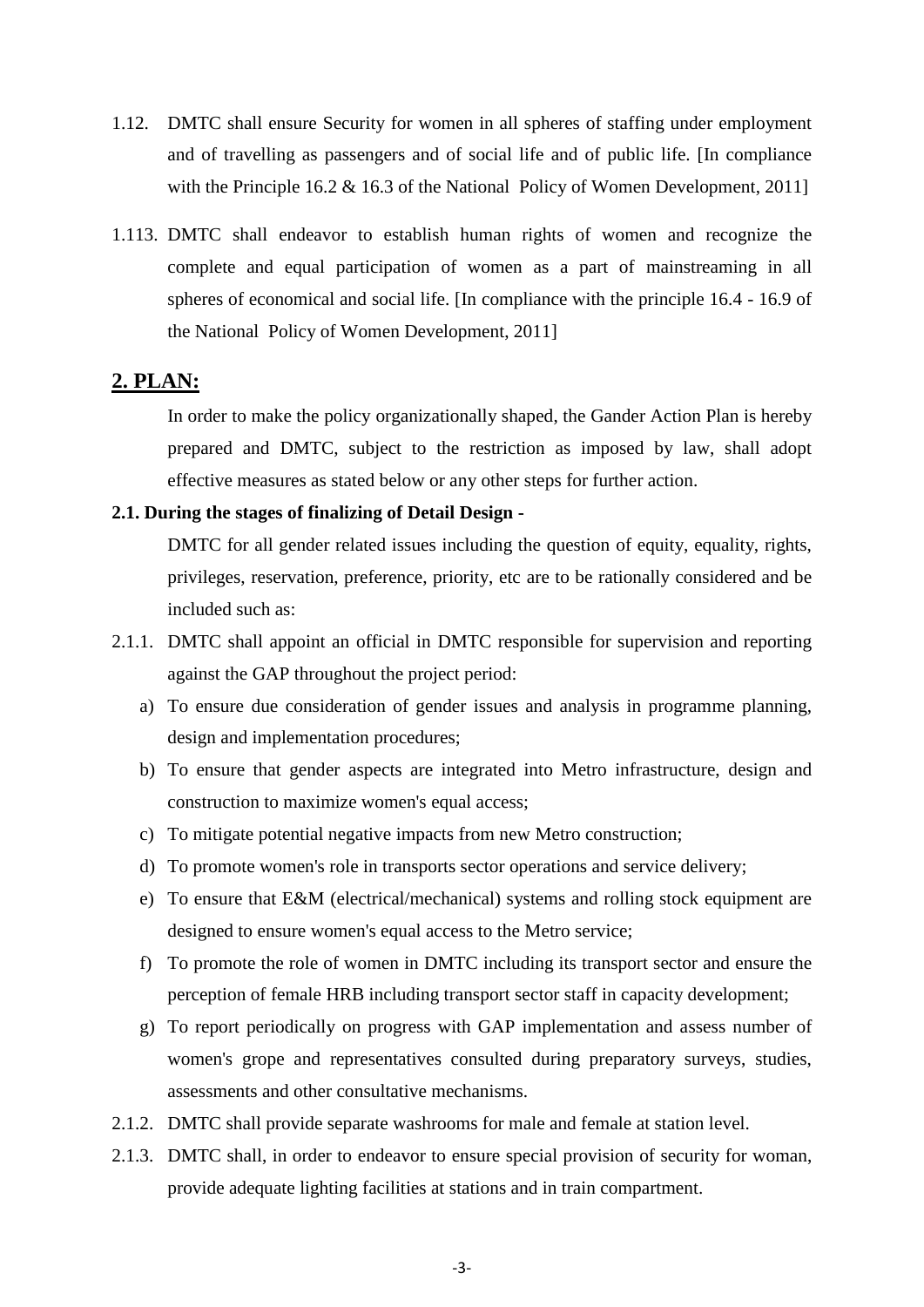- 2.1.4. DMTC shall, in order to render security vigilance and to prevent any awkward situation that might be happened to women, install passenger's emergency alarms (PEAS), CCTV inside compartment and concourse level.
- 2.1.5. DMTC shall, in order to protect women from violence and crime, deploy both male and female security guards and may make provision to deploy arm forces (Police/Anser, etc).
- 2.1.6 DMTC shall ensure privacy of women and make provision for special waiting room for breast feeding-mother, child and disabled women.
- 2.1.7. DMTC may make provision for separate compartment/coach reserved for women with children and disabled and elder women during peak hour.
- 2.1.8 DMTC shall, in order to make steps up and steps down for riding into coaches, set up appropriate designed handles and steps into train considering the heights of handles and steps in keeping with a consideration of heights of women and disabled women.
- 2.1.9. DMTC shall facilitate equal participation and consultation of women affected by and involved in the project during preparatory surveys, studies, assessments and other consultative mechanisms

### **2.2. During construction, DMTC shall arrange the facilities as follows:**

- **2.2.1.** DMTC shall ensure that all construction contracts for Metro civil works include gender specific core labor codes and code of conducts.
- 2.2.2**.** DMTC shall provide separate washrooms and rest rooms for male and female workers at the construction side/office.
- 2.2.3. DMTC shall endeavor to ensure equal salary for equal work between male and female workers.
- 2.2.4. DMTC shall prepare and promulgate its all tender documents including those action as mentioned in the paragraph 2.2.1 & 2.2.2.
- 2.2.5. DMTC shall consider such a gender responsive resettlement plan so that an additional compensation for women headed household can be available (if necessary).
- 2.2.6. DMTC shall provide compensation of equal amount for affected man and women without any discrimination.
- 2.2.7. DMTC shall take proper steps to prevent HIV/AIDS and shall make people aware of HIV/AID.
- 2.2.8. DMTC shall provide safe lighting, separate toilet for male and female and waiting areas, chilled-friendly access and facilities, video surveillance.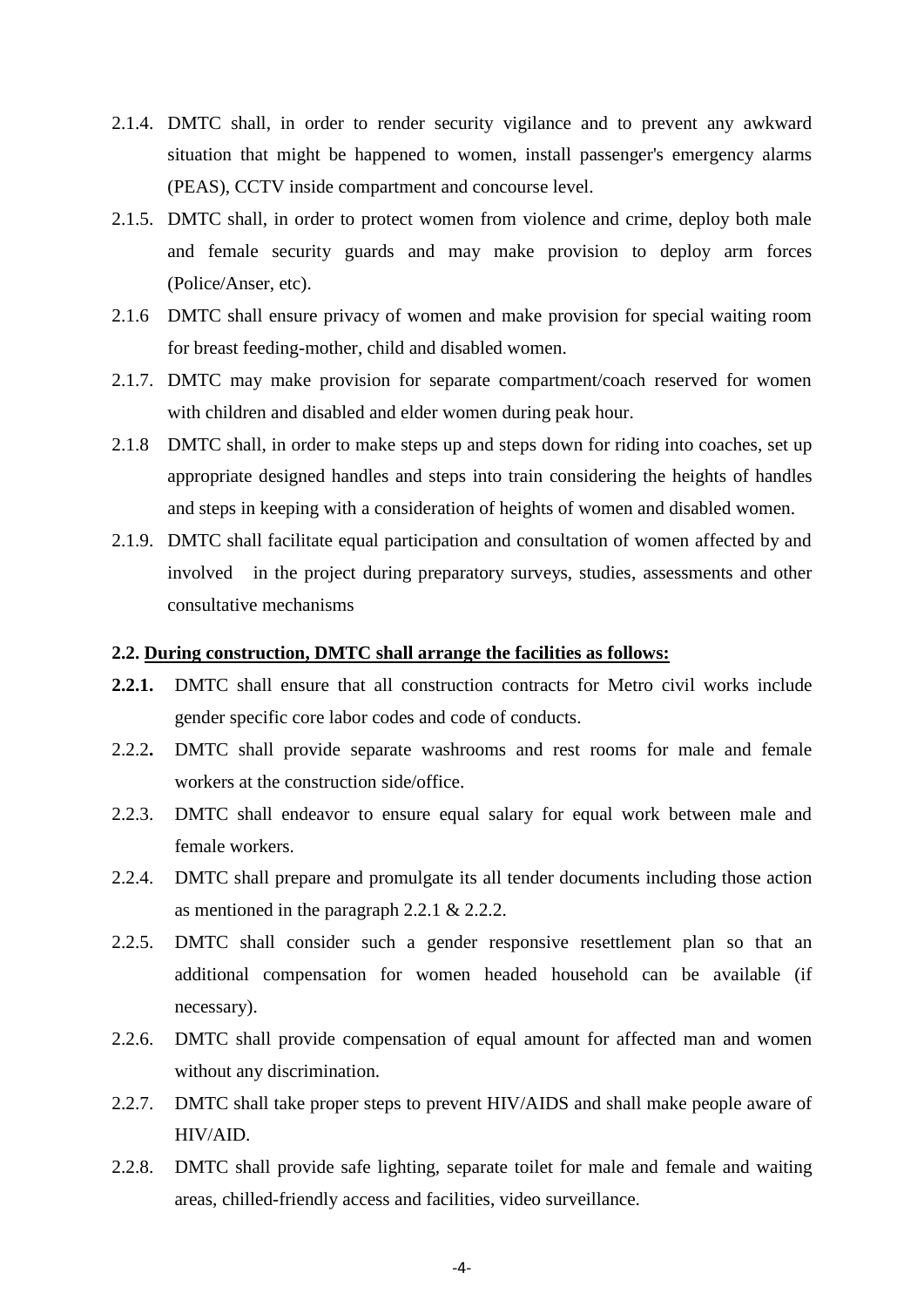- 2.2.9. DMTC shall design station to allow space for market stalls and women-run small businesses.
- 2.2.10. DMTC shall establish for female employment generation in any project civil works.
- 2.2.11. DMTC shall regulate adherence to gender-specific core labor codes and code of conducts in construction company contracts for civil works.
- 2.2.12. DMTC shall include information on potential negative impacts through awareness raising and information to all construction labour force.
- 2.2.13. DMTC shall establish targets for women employment generation in Metro E&M (electrical & mechanical) systems and rolling stock equipment in station and depot management, ticketing, station attendance and security, and train driving.
- 2.2.14. DMTC shall establish E&M (electrical & mechanical) systems and rolling stock equipment, design with gender-specific features, separate carriages for women and children, priority sitting for pregnant women, space for baby prams and wheel chairs, emergency intercom and video surveillance.
- 2.2.15. DMTC shall proactively encourage and promote women's employment in the transport services sector.
- 2.2.16. DMTC shall include responsibility for gender issues and gender analysis in terms of reference for all consultants, wherever relevant.

# **2.3. During operational period, DMTC shall provide provisions as follows:**

- 2.3.1. During service rendering at operation, DMTC shall render services by introducing IC Card System, whereby DMTC would be able to operate Women-friendly MRT introducing off-peak fare, monthly discount pass subject to prior approval of the proper authority and under the provision of law for the time being in force.
- 2.3.2. DMTC shall deploy female staff at ticketing booths and ticked gates in under to provide smooth and security service.
- 2.3.3. From the purview of gender awareness development, DMTC shall, in order to prevent sexual harassment, prepare gender responsive plan for developing awareness of DMTCL's officials in collaboration with concerned ministries, and/or NGOS (if necessary)
- 2.3.4. From the purview of gender awareness development, DMTC shall, in order to stop sexual harassment in train and platform etc, arrange gender awareness programme for passengers by posturing or by any other measures to be taken.
- 2.3.5. DMTC shall, in order to endeavor female participation in main stream, ensure minimum 10% reservation of posts during recruitment subject to restrictions as framed by recruitment rules.